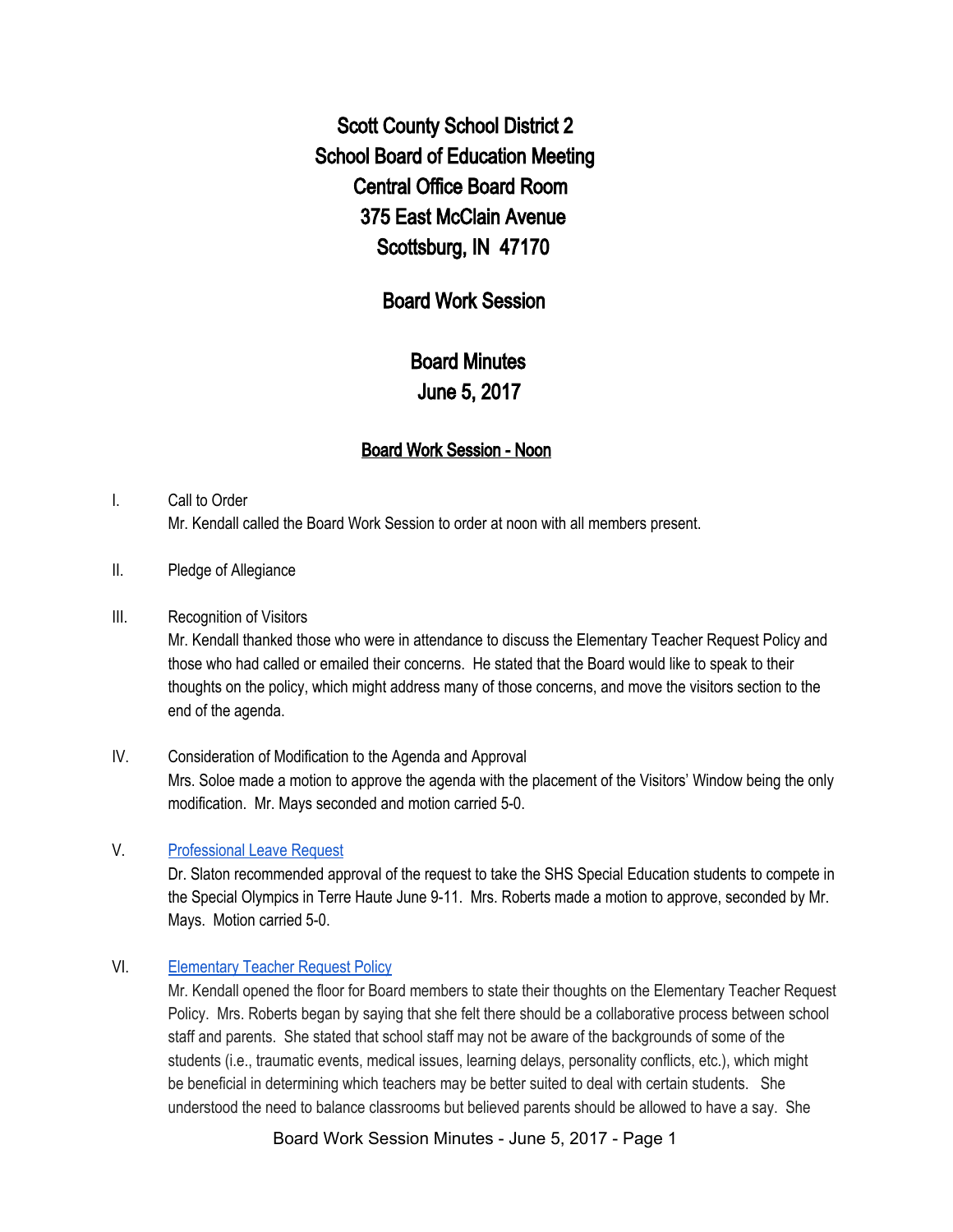added that communication on the front end would help us do what is best for kids in the long term. Mr. Moore and Mr. Mays agreed.

Mrs. Soloe agreed that it is important to be as informed as possible about the students in order to make the best decisions for them. She also felt it was important to trust in the recommendations of the students' past teachers. Mrs. Soloe felt there should be educational reasons for parent requests rather than just because they might want a certain teacher.

Mr. Moore questioned whether parents talked to their children's current teachers about which teacher they should have the next year. Mr. Kendall stated that each elementary probably did things differently and asked Mr. Rose to explain the process. He responded that this year the elementary principals and teachers met and built equitable class lists based on a large variety of data. He added that there was more data available about student growth and achievement than ever before. The plan was to randomly draw teacher names to assign to the classes in order to address the Board's concern that everyone be treated fairly.

Mr. Kendall stated that a memo was sent last year informing parents that if they had teacher requests there had to be an educational reason for that request and that it was going to be the last year to allow requests. He added that when he asked how many teacher requests were received last year he found that JES, LES, and SES ranged from 20 to 35 requests, however, VFES had 145 requests. He stated that he had concerns with such a high number and felt that having that many requests would basically be like telling other kids that they have to have a certain teacher regardless of their individual needs. He agreed that collaboration between all parties is needed but added that 145 teacher requests out of 330 students is unreasonable. He noted that even though JES and SES have higher percentages of special needs, they had considerably fewer parents requesting teachers. Mr. Kendall felt it was important to define an "educational need" and to designate who would be charged with determining whether requests met that criteria. He also stated that the original intent of the Board was that the appeals process after class lists were made would be sufficient to give parent input, but upon further consideration, felt that there should be some type of process on the front end to provide that information prior to classes being assigned.

Mr. Moore asked Mrs. Barrett if certain grade levels had higher numbers of teacher requests at VFES and she responded that some grades did have more requests than others. Mrs. Roberts asked if she could qualify how many of the requests were true needs and Mrs. Barrett stated that she didn't believe many of the requests were warranted.

When asked about the process Vienna used for creating class lists Mrs. Barrett explained that she met with all of the teachers for the current grade levels along with the special education teacher and every student was individually reviewed. They considered data regarding special needs, high abilities, at-risk students, behavior, academics, gender, peer groups and other specifics to determine if there was a teacher the student should or should not be assigned. They tried to equalize class lists using the data.

Mr. Kendall asked that beginning next year, soon after spring break, parents are given an opportunity to meet with the principal about issues they would like taken into consideration prior to assigning their students to classrooms (not necessarily choosing the teacher). Realizing that parents know their children and that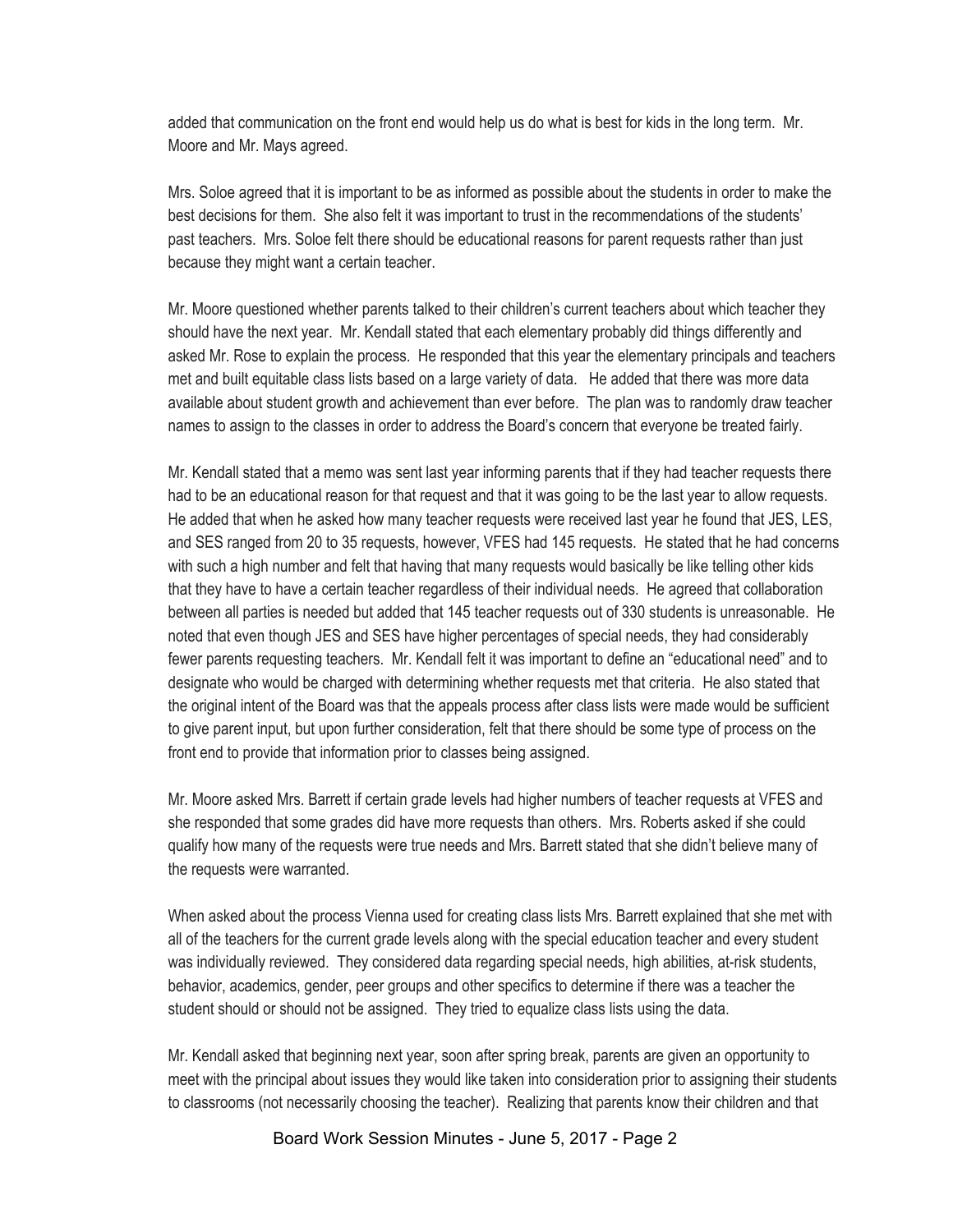teachers, counselors and administrators know how children act while at school and may have other considerations, this would empower parents to come to the table and allow teachers and administrators to do their part in assuring that every student's needs are met to the best of our ability.

Mr. Mays agreed that classrooms need to be balanced to make it fair for teachers and that parent concerns should also be taken into consideration. He added that if there is a teacher that parents continue to try to avoid, the administration needs to try to determine the cause of those feelings.

Mrs. Yost mentioned that what parents see on social media is not always indicative of what is happening in the classroom. There is the perception that some teachers almost recruit using social media while others may be just as good in the classroom but not communicating that through social media.

Mr. Kendall stated that Scott 2 has done a good job of changing the perception of our school District and that we may need to look at ways to address the perception of our teachers and the reasons why people may not want certain teachers, stating that part of that is perception. He added that we also have to be fair to our teachers in order to continue to attract the best, noting that we do try to recruit the very best teachers and many teachers choose to teach at Scott 2 even though they live in other districts, because of the great atmosphere here. He noted that it is certainly not fair to a new teacher if parents request not to have them just because they don't know them.

Mrs. Soloe stated that sometimes social media is not fair to teachers and if there are legitimate issues with a teacher the principal needs to be made aware of those issues.

Dr. Slaton thanked everyone in attendance and those who had provided input. He stated that he appreciated all that Mr. Rose had done to work on this process. He added that numerous teachers had communicated that they felt the process used this year was the best ever. Dr. Slaton stated that he does not want to take parents completely out of the equation, but the challenges is how to manage this now, prior to the last contractual days for our elementary principals, in order to be ready for the start of school. He proposed providing some type of form to elementary parents to complete if they have issues they would like taken into consideration when assigning their child to a class. Those forms would need to be returned within 10 days in order for Mr. Rose to vet the requests and notify parents of the decision as to whether or not their request was approved. If not approved parents who feel strongly will have the opportunity to appeal that decision. It was pointed out that only parents who go through the pre-application process will have the option to appeal a decision.

The consensus of the Board was that the current class lists can be kept and adjusted according to parent requests deemed appropriate. The Board also wants to do away with the "random drawing" of teachers for those lists. They also asked that no one dominant teacher is allowed to make class lists and that the principal should be the final word.

At this time the floor was open to visitor remarks. SES parent, Mrs. Lyndi Hughbanks asked if Scott 2 had researched how other districts handle teacher requests. Mrs. Roberts responded that Scott 2 is challenged by having multiple elementaries. Mr. Kendall stated that he would rather try the process devised this year,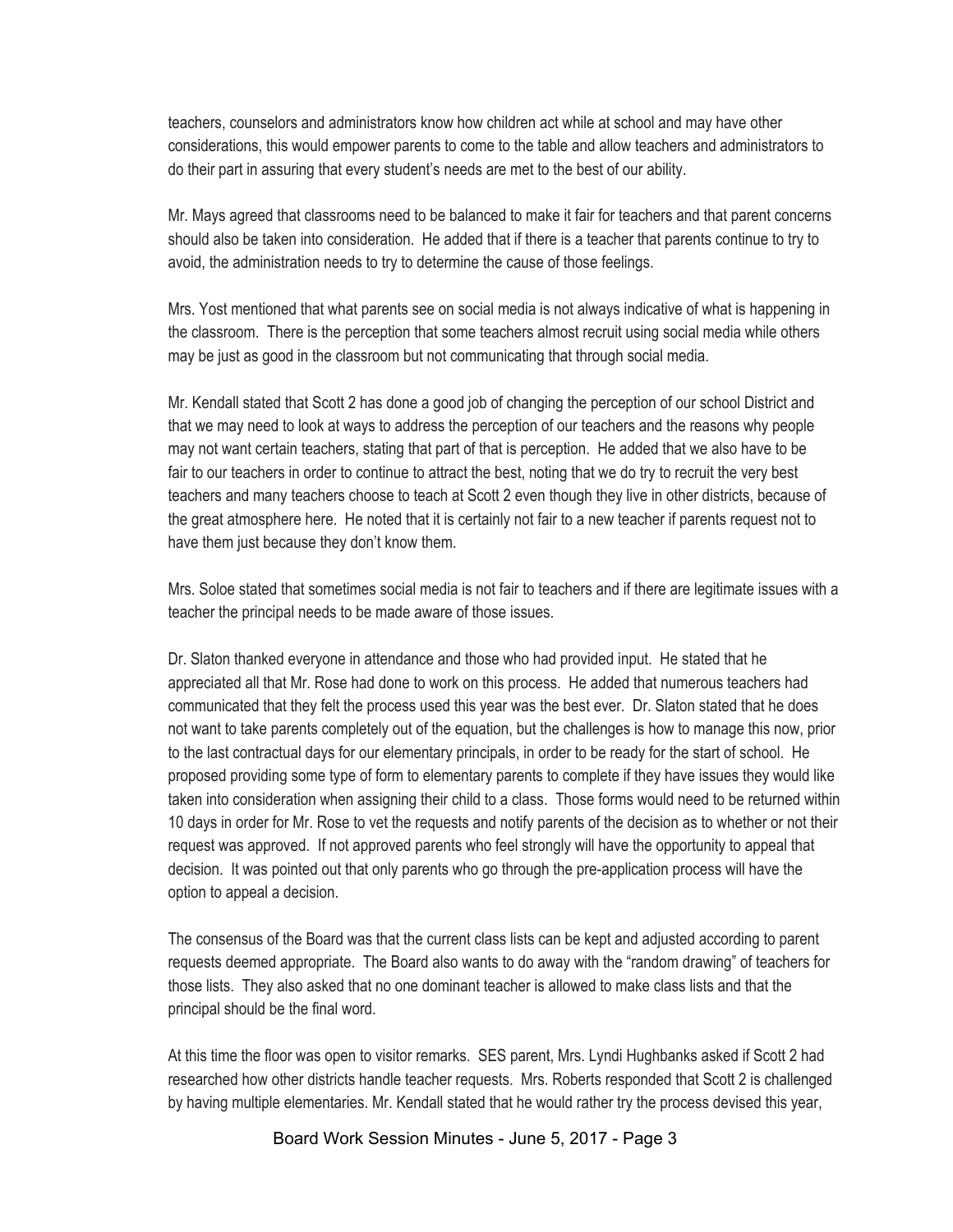see how it works and make adjustments as needed.

JES parent, Mrs. Tiffany Bishop, questioned if medical issues would be considered educational needs and the response was that they definitely would meet the criteria. SES parent, Mrs. Crystal Noble, agreed that medical issues should be considered and teachers trained on how to deal with issues in their classrooms.

SES teachers, Mrs. Michelle Moon and Mrs. Christy Semmont, commented that addressing parent considerations on the front end rather that through the appeals process would work better for teachers with children in the district to avoid hard feelings amongst their colleagues when requests are made.

VES teacher, Mrs. Heather McCoskey, stated that there were teachers who did not attend the work session because they were nervous to do so with some of the parents. On behalf of some of the teachers, she thanked Mrs. Barrett and the Board for allowing them to have a voice in creating the class lists. She added that a lot of issues between teachers in their building have been created because some teachers feel they are better or worse teachers than others due to so many parent requests. She added that it is also incredibly difficult for the principal. She closed by saying that the teachers have the students' best interest at heart and they are able to see them in a different aspect than parents.

VFES parent, Mrs. April Stutsman, stated that she did not understand why teachers would not feel comfortable because she felt they could all behave like adults. She added that some teachers had asked them to be their voice because they felt uncomfortable coming to the Board. Mr. Kendall responded that he did not know why they would feel that way since this Board had been very open about asking for teacher input. He stated that they would like employees to use the chain of command, but if they don't feel comfortable doing that they should bring their issues to the Board. CTA President Bagwell stated that from a legal standpoint there are certain things in board policy that specifically require going through the chain of command. Mr. Kendall responded that if that is the case, the Board would not enforce that policy. Mr. Moore added that he prefer it be called chain of communication.

VFES parent, Mrs. Peggy Nunley, remarked that it may help to change perceptions if parents were welcomed into classrooms to observe first hand. She stated that parent visits seem to be welcomed in lower grades but not in higher grades which means parents only hear what their children report.

VFES parent, Mrs. April Stutsman added that elementary aged children are not mature enough to articulate things, so parents should be able to advocate for their kids. She stated that teachers like having all of the control, but her child is her priority and that it is very unsettling that schools do not want parent input as required through Title I. She felt parents were misled into thinking they were not allowed in classrooms.

Mr. Kendall wanted it stated for the record that there is no double standard, stating that he does not make teacher requests as a Board member. He added that every Board member, with the exception of Mrs. Roberts who was absent, voted to proceed with the Elementary Teacher Request Policy and after the initial policy was formed decided that it would be better to add something to address parent input on the front end rather than only through the appeals process. He stated that there would be a first reading of the updated policy on June 12 with a second reading at the following meeting. Mrs. Stutsman asked if the parents should